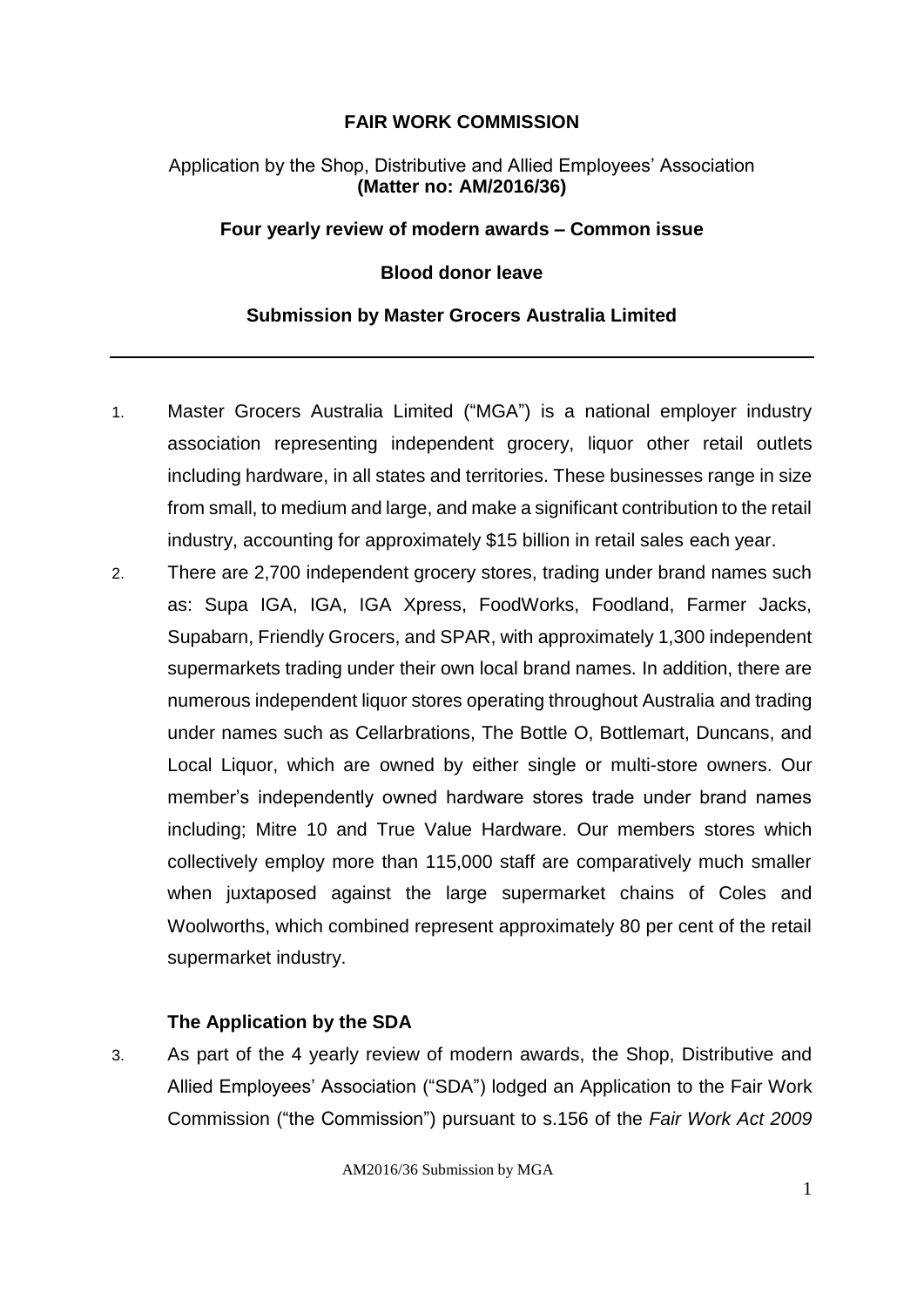("the Act"), to insert new clauses of blood donor leave into the following industry awards ("Awards"):

- General Retail Industry Award 2010;
- Fast Food Industry Award 2010;
- Pharmacy Industry Award;
- Hair and Beauty Industry Award 2010, and
- Mannequins and Models Award.
- 4. The proposed blood donor leave ("BDL") clause seeks the creation of a new form of leave that is available for the purpose of donating blood. The claim sought is as follows:
	- By inserting a blood donor leave provision into the applicable modern awards:

# **CLAUSE X BLOOD DONOR LEAVE**

**X.1** A permanent employee shall be entitled to up to 2 ordinary hours' paid Blood Donor Leave, without deduction of pay, on a maximum of four occasions per year for the purposes of donating blood.

**X.2** The employee shall notify his or her Employer as soon as possible of the time and date upon which he or she is requesting to be absent for the purpose of donating blood.

**X.3** The employee shall arrange for his or her absence to be on a day suitable to the employer and be as close as possible to the beginning or ending of his or her ordinary working hours.

**X.4** Proof of the attendance of the employee at a recognised place for the purpose of donating blood and the duration of such attendance shall be produced to the satisfaction of the employer.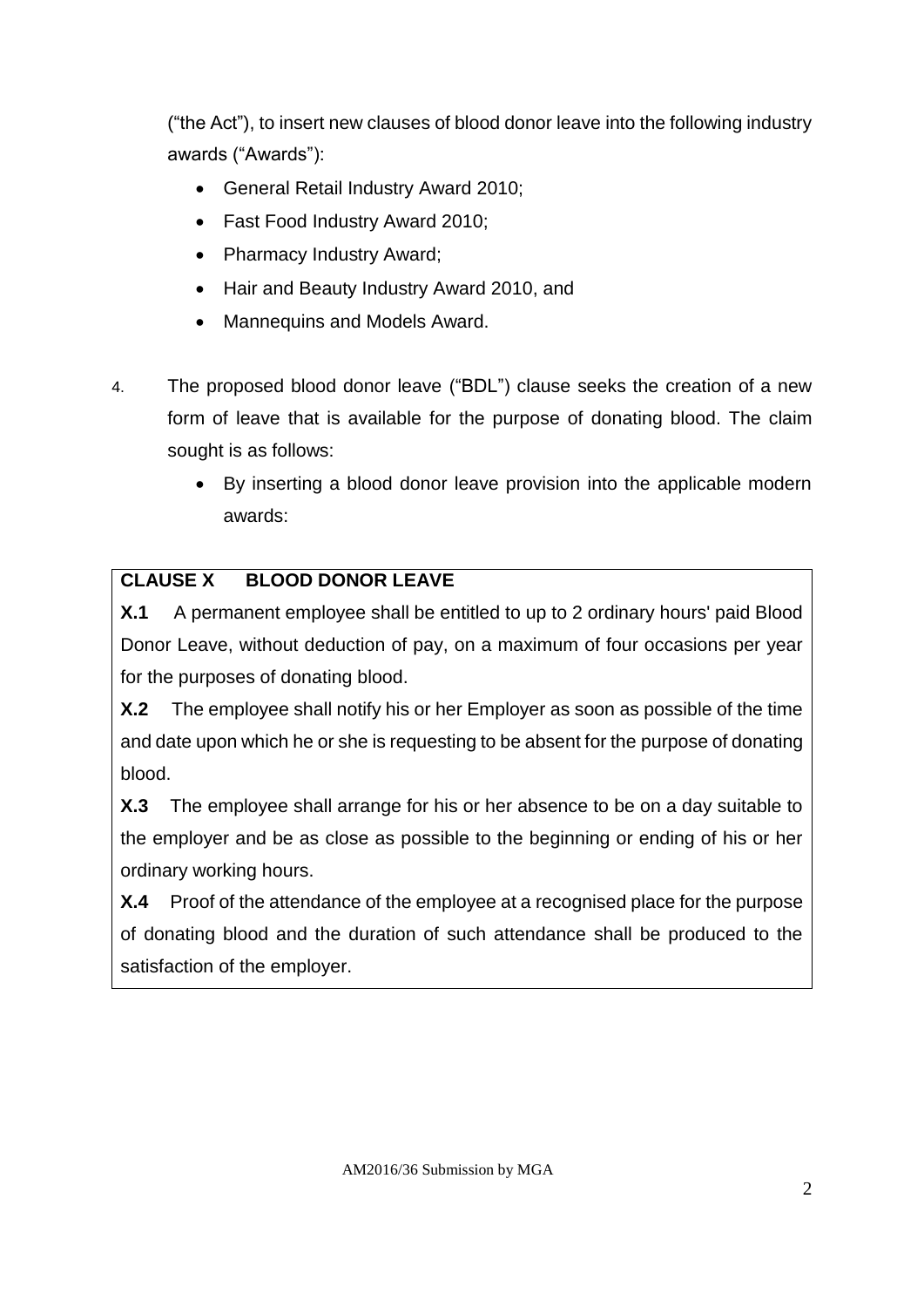### **MGA'S POSITION**

- 5. MGA is particularly concerned with BDL being inserted into the *General Retail Industry Award 2010* ("GRA").
- 6. MGA rejects the SDA's claim that BDL is a fair entitlement that ensures a minimum safety net of terms and conditions contained within Awards.<sup>1</sup>
- 7. BDL is not part of the current award safety net and BDL entitlements in limited industries were removed from the award safety net during the award modernisation process in 2009. A national system employee and national system employer rely on the Parliament's power to legislate and "*the Government's key objective is to address public concern about the adequacy of the safety net under the current workplace relations system by providing a safety net which is fair for employers and employees and supports productive workplaces"*. 2
- 8. The SDA submitted the historical content of BDL that was contained in previous State awards. <sup>3</sup> MGA rejects the SDA's notion that because BDL was contained in previous State Awards that the clause should be reinserted into the proposed Awards. In the course of replacing many thousands of pre-existing awards with 122 modern awards, the Full Bench of the Commission was required to consider the interaction between the National Employment Standards ("NES') and the terms of modern awards. The Full Bench repeatedly avoided supplementation of the NES by rejecting award provisions which provided additional entitlements for leave and other matters dealt with in the NES. <sup>4</sup> For example, in relation to annual leave, the Full Bench said *"It is not appropriate to supplement the annual leave entitlements provided for in the NES unless it is necessary to maintain the safety net."*<sup>5</sup>

1

AM2016/36 Submission by MGA

<sup>&</sup>lt;sup>1</sup> Blood donor leave submission filed by the SDA on 2 May 2017.

<sup>2</sup> *Fair Work Bill 2009 Explanatory Memorandum* paragraph 25.

<sup>&</sup>lt;sup>3</sup> Blood donor leave submission filed by the SDA on 2 May 2017.

<sup>4</sup> Decision [2017] FWCFB 1001 at 117.

<sup>5</sup> Decision [2010] FWAFB 2026 at 44.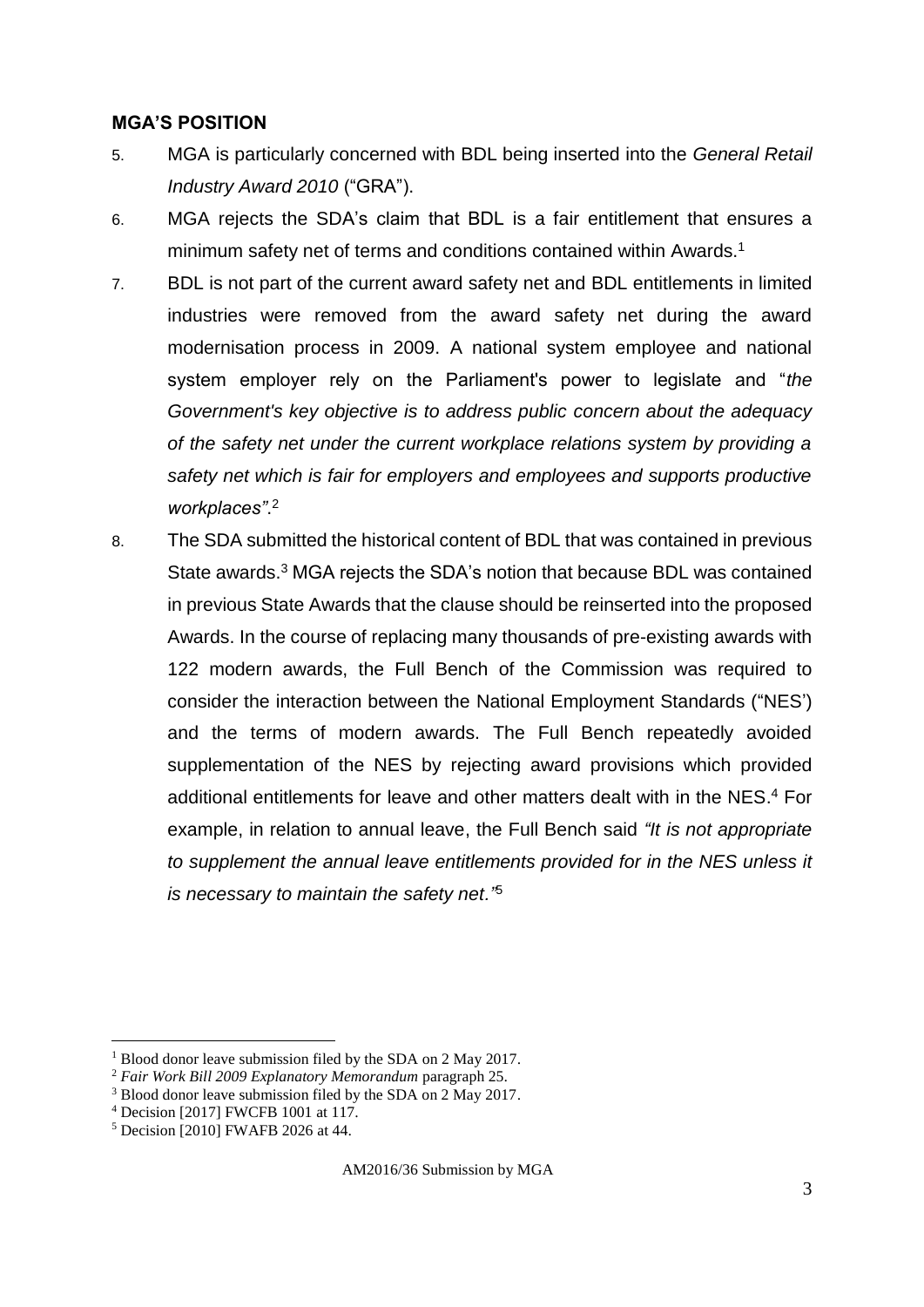#### **MODERN AWARDS OBJECTIVE**

- 9. In reviewing each award, the Commission must have regard to the modern awards objective in s.134 of the Act. The Modern Awards objective is to "*ensure that modern awards, together with the NES, provide a fair and relevant safety net of terms and conditions, taking into account the particular considerations identified in ss.134(1)(a) to (h) (the s.134 considerations) of the Act". 6*
- 10. While the Commission must take into account the s.134 considerations, the relevant question is whether the modern awards, together with the NES, provide a fair and relevant minimum safety net of terms and conditions. Fairness in this context is to be assessed from the perspective of the employees and employers covered by the modern award in question.<sup>7</sup>
- 11. MGA acknowledges that donating blood is an important social issue, however we oppose the grant of the SDA's claim. It is our view that the proposal of paid BDL entitlement into the modern awards system is not a "necessary" minimum entitlement contemplated by the Act. The Full Bench in the *Four Yearly Review of Modern Awards – Penalty Rates Case* explained what is "necessary" and what is merely desirable is apposite to the consideration of s.138.<sup>8</sup> The reference to "desirable" minimum entitlements for workers is entirely inappropriate in the current legislative framework.<sup>9</sup> MGA argues that BDL is merely a desirable form of leave and is not a term that is necessary to achieve the modern awards objective.

#### **Modern Awards Objective Factors**

#### *s.134(1)(a): Relative living standards and the needs of the low paid*

12. MGA will now assess each of the modern award objectives factors contained in s. 134(1) of the Act. The term "low paid" has a particular meaning, as recognised by the Commission in its Annual Wage Review decisions, "*There is a level of support for the proposition that the low paid are those employees who* 

<sup>6</sup> Decision [2015] FWCFC 3406 at 20.

<sup>7</sup> Decision [2015] FWCFB 3406.

<sup>8</sup> Ibid.

<sup>&</sup>lt;sup>9</sup> Ibid.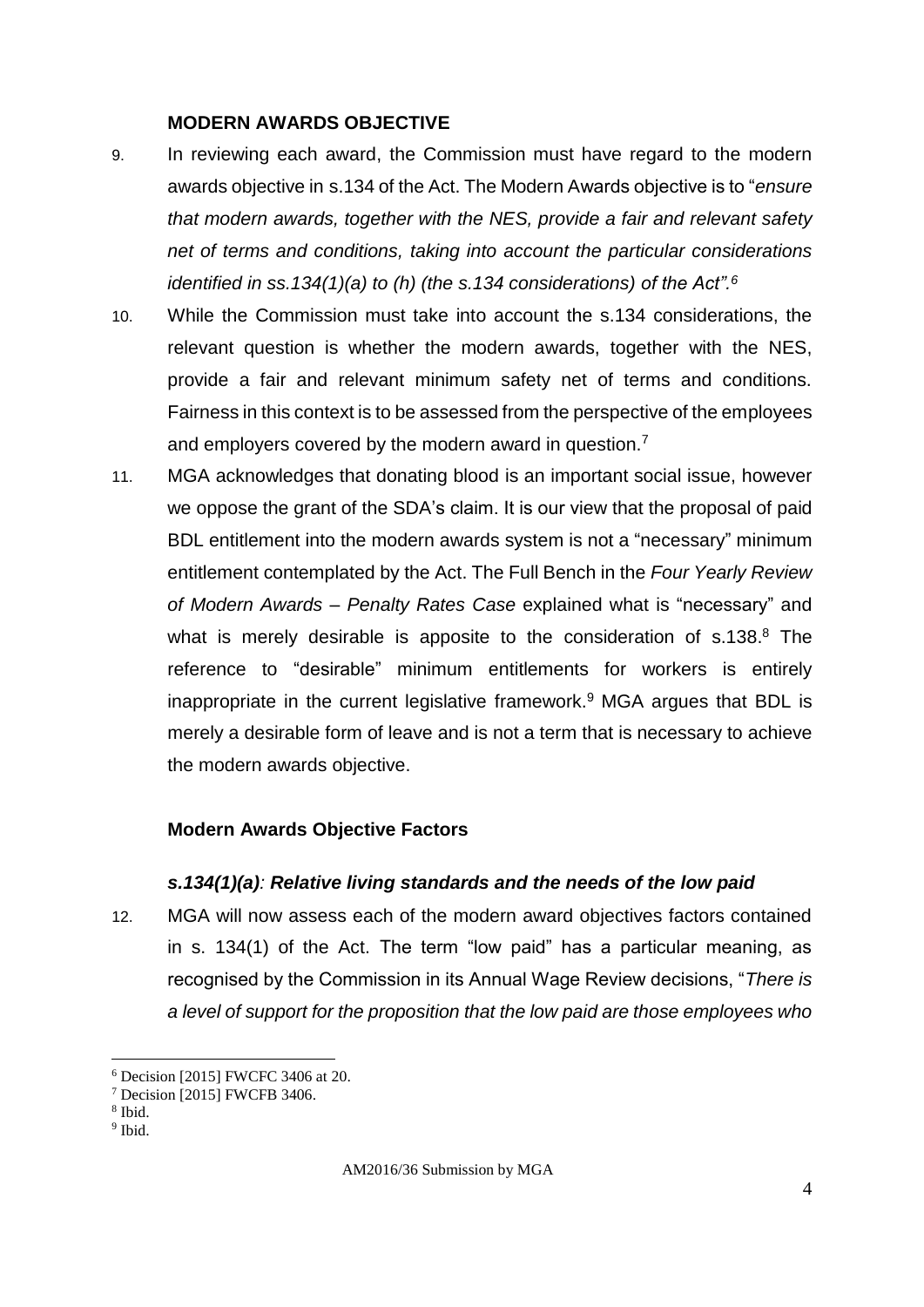*earn less than two-thirds of median full-time wages. This group was the focus of many of the submissions. The Panel has addressed this issue previously in considering the needs of the low paid, and has paid particular regard to those receiving less than two-thirds of median adult ordinary-time earnings and to those paid at or below the C10 rate in the Manufacturing Award. Nothing put in these proceedings has persuaded us to depart from this approach."<sup>10</sup>*

13. The SDA submitted evidence to attempt to demonstrate how the absence of BDL for an employee who donates blood can impact adversely on a donor's level of income. While this may be the case in some limited circumstances the evidence falls short of establishing that low paid workers need BDL. The SDA has not undertaken the analysis required by s.134(1)(a). It would appear that the SDA does not seek to rely on it and accordingly, we consider it sufficient to note for present purposes that the clause it has proposed would apply to all employees, regardless of whether or not they are "low paid".

#### *s.134(1)(b): The need to encourage collective bargaining*

- 14. MGA submits that varying the modern awards to permit BDL will discourage collective bargaining. To introduce BDL as a uniform entitlement, would be to remove the motivation of employees to bargain for the entitlement. The principal enterprise bargaining related consideration of relevance to whether the claim should be granted must be whether it will encourage parties to engage in enterprise bargaining. BDL appears to represent an opportunity for unions, employees and employers to agree on a common and relevant position in the context of an individual workplace. To impose 2 ordinary hours' paid blood donor leave on four occasions per year on all permanent employees would be to remove considerable impetus to bargain around the issue and therefore could be seen to discourage collective bargaining.
- 15. The submissions and the evidence of the SDA prove there are no difficulties faced by the union movement in achieving the inclusion of provisions in enterprise agreements that provide for BDL entitlements. As is the case with

<sup>&</sup>lt;sup>10</sup> Decision [2013] FWCFB 4000 at 310.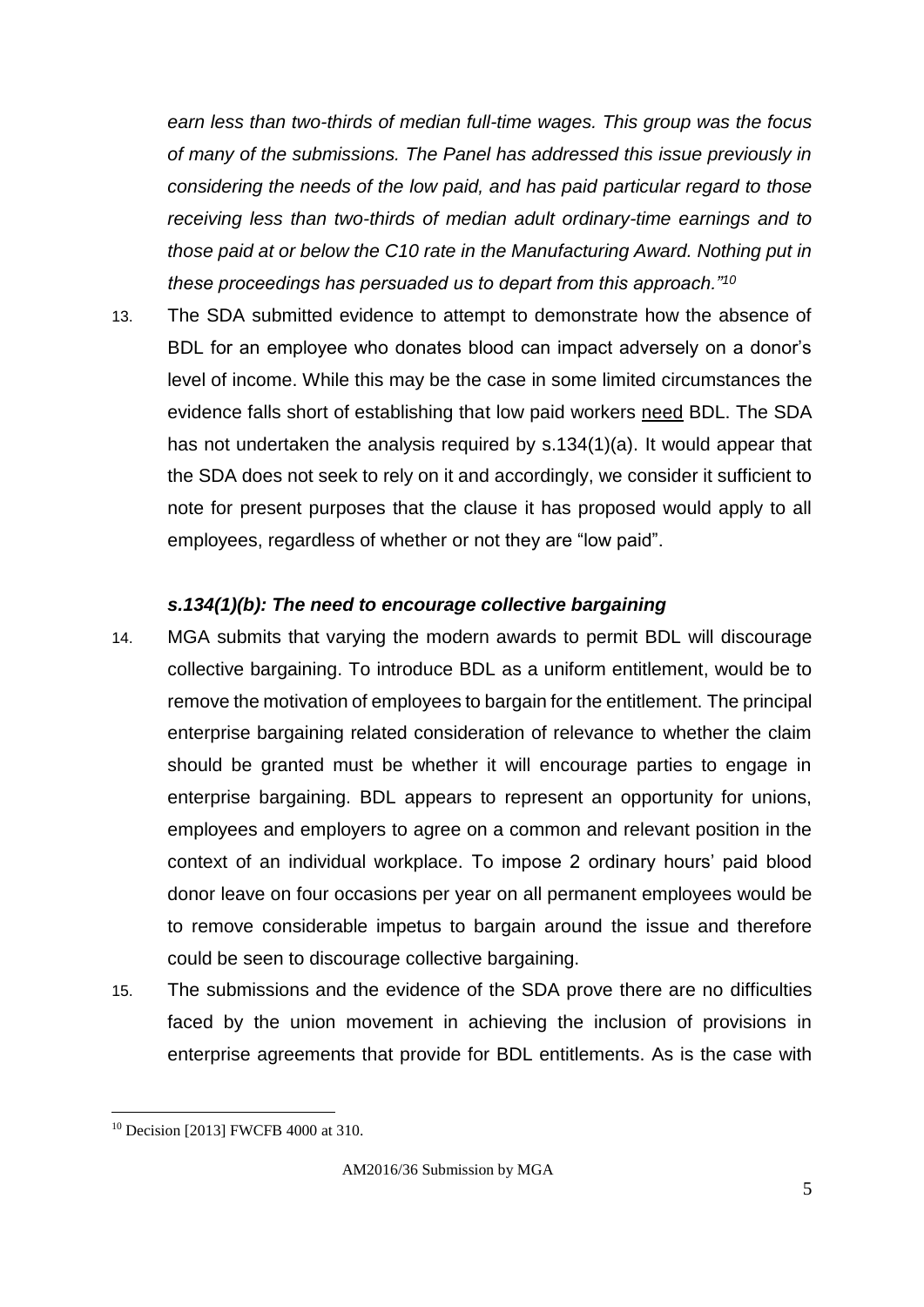the *Master Grocers Australia and Shop, Distributive Employees' Association Agreement 2014* (MGA agreement 2014). Therefore the inclusion of BDL in Awards will be a factor that may discourage employers from engaging in enterprise bargaining as it will leave less opportunity for the BDL to be bargained over.

## *s.134(1)(c): The need to promote social inclusion through increased workforce participation*

16. MGA submits that the SDA has failed to substantiate this factor. Section 134(1)(c) of the Act requires the Commission to ensure that modern awards, together with the NES, promote social inclusion through increased workforce participation<sup>11</sup> which has been interpreted to mean increased employment.<sup>12</sup> The SDA has not provided any probative evidence in this matter that a lack of paid BDL entitlements prevents participation in the workforce and results in any form of social exclusion. The evidence simply supports a proposition that persons in the workforce may need to absent themselves from time to time from being at work for the purpose of donating blood. Apart from some witness statements that the SDA has submitted,<sup>13</sup> MGA contends that there isn't a sufficient evidentiary basis for the Commission to establish that the inclusion of paid blood donor leave will increase workforce participation. In fact, BDL will most likely see an increased number of employees being absent from work more often.

# *s.134(1)(d): The need to promote flexible work practices and the efficient and productive performance of work*

17. The SDA argues that BDL does not adversely impact on flexible, efficient and productive performance of work in the business.<sup>14</sup> However, the SDA fails to appreciate that an absence from work can disrupt the operation of a business,

<sup>&</sup>lt;sup>11</sup> Decision [2015] FWCFB 4466 at 166.

<sup>12</sup> Ibid.

<sup>&</sup>lt;sup>13</sup> Affidavits of Nicole Joy Elmer, Raelene Patricia Robertson, Glen Michael Smith; Michael David McErlane and Drew Gilson.

<sup>&</sup>lt;sup>14</sup> Blood donor leave submission filed by the SDA on 2 May 2017.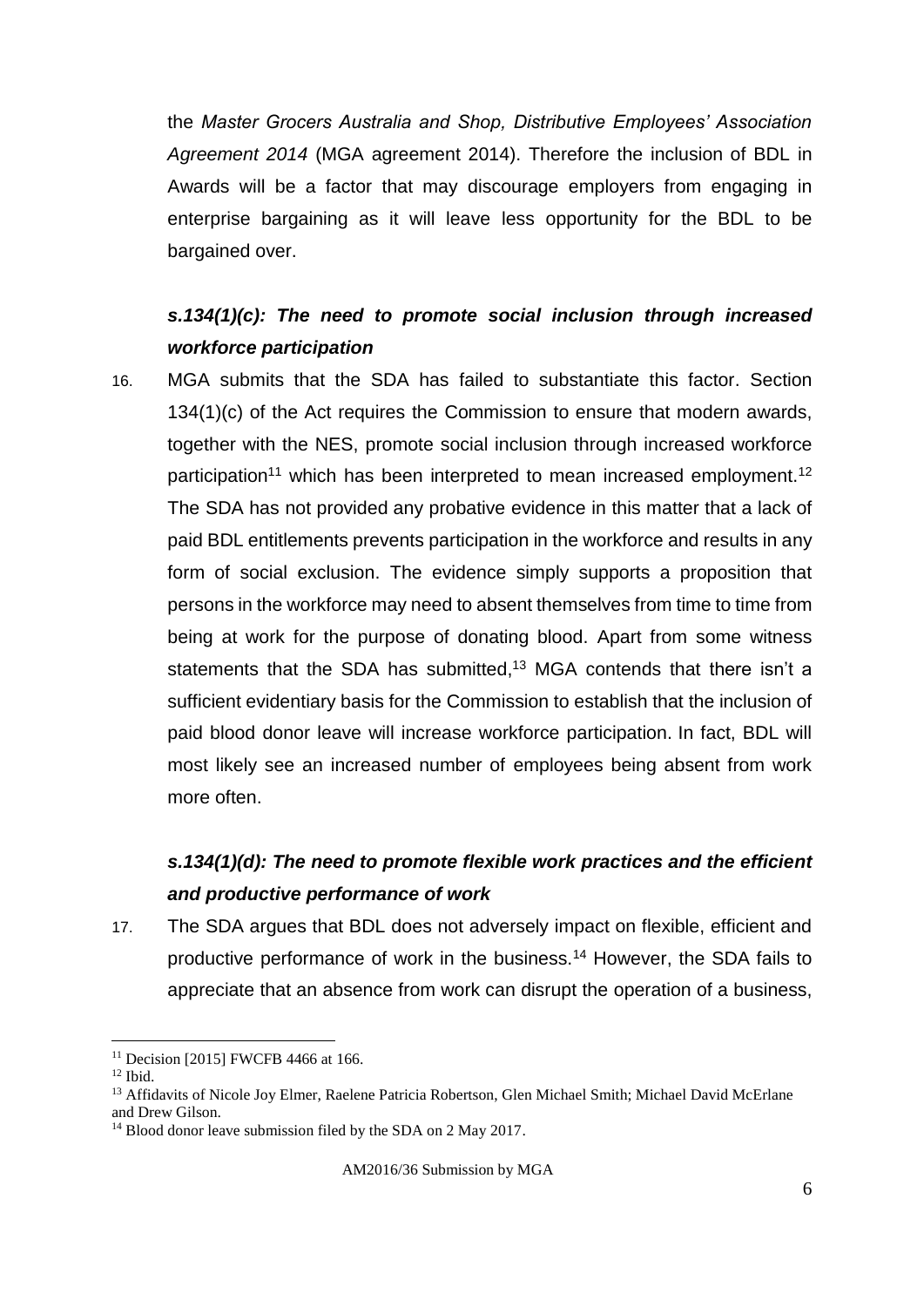especially smaller to medium businesses that do not have a large pool of employees to call on at any time. In some circumstances, it may be impossible for an employer to engage additional employees to cover the absent employee, especially for a period of 2 hours. In the GRA the minimum daily engagement for employees is three hours. Therefore an employee who is covering the absent employee's shift cannot only replace the 2 hours taken for the purpose of taking BDL, but must work an additional hour to meet the minimum engagement requirement under the GRA.

18. MGA argues that this can adversely effect the productivity in which the work is performed in the employee's absence or whether the work can be performed at all. For example, if the replacement employee does not possess the requisite skills, understanding or experience to undertake the work usually performed by the absent employee, this will weaken the need to promote flexible modern work practices and the efficient and productive performance of work. In reality, taking leave pursuant to a right to do so, when annual leave or unpaid leave is available, could adversely affect efficiency and productivity. MGA submits that the creation of a new form of leave is inconsistent with s.134(1)(d).

## *s.134(1)(da):The Need to Provide Additional Remuneration for Employees Working in Various Circumstances*

19. Section s.134(1)(da) is not relevant in this application.

## *s.134(1)(e): The Principle of Equal Remuneration for Work of Equal or Comparable Value*

20. Section s.134(1)(da) is not relevant in this application.

# *s.134(1)(f): The likely impact of any exercise of modern award powers on business, including on productivity, employment costs and the regulatory burden*

21. MGA rejects the SDA's claim that the "take up rate" of blood donor leave proposed will be considerably low so that the cost or disruption to any business is minor when weighed against the significant benefit to a blood donor who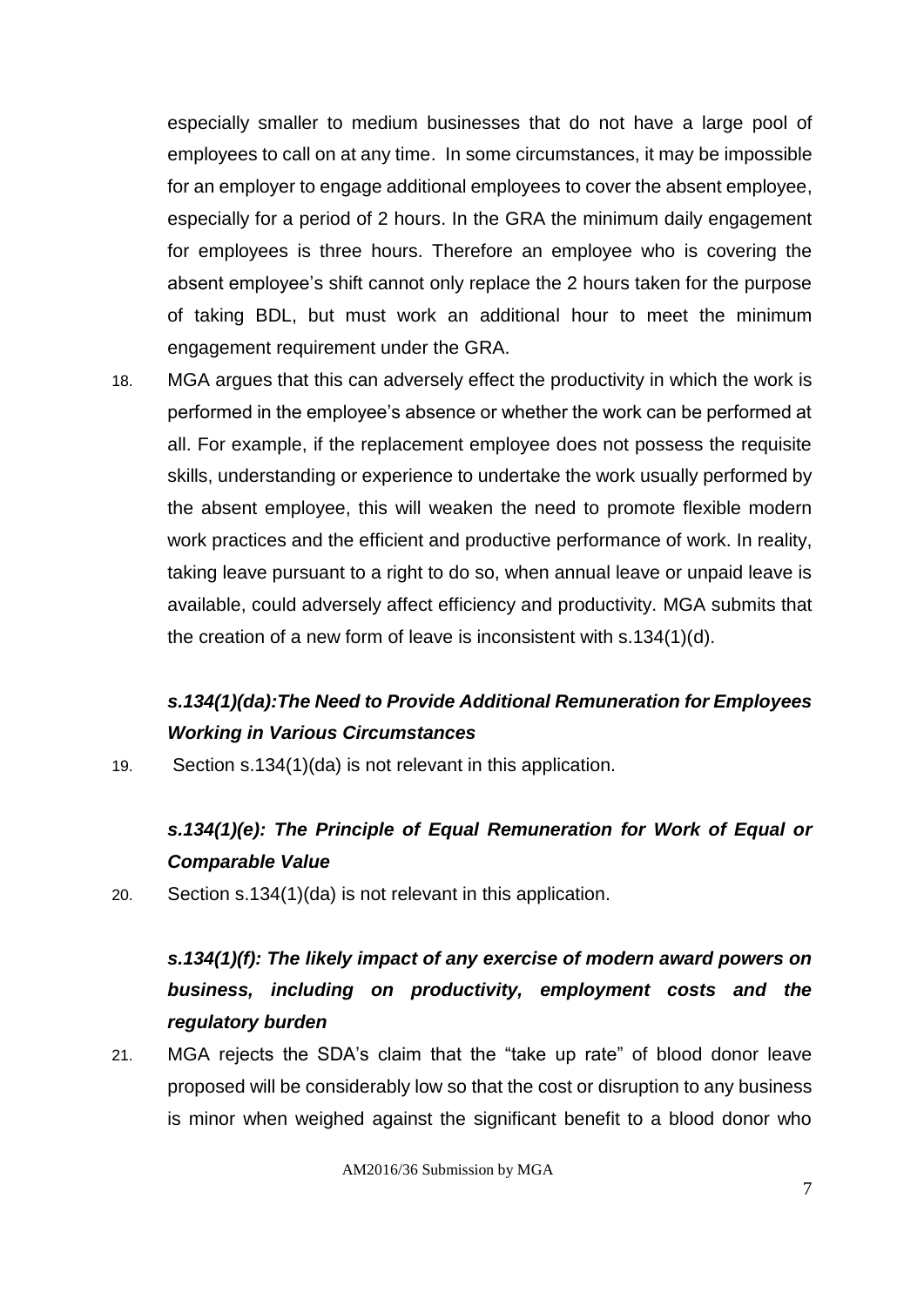requires to access the entitlement.<sup>15</sup> Section  $134(1)(f)$  of the Act requires that consideration be given to the impact on individual businesses. In a large business, an occasional absence from work may not have a significant impact on the business. However in a small business, especially a small retail business, unplanned absences can have a greater impact on employers. For example, the payment made for a Level 1 employee under the GRA who is absent from work for the purpose of donating blood would be as follows:

2 hours leave  $X$  4 occasions per year = \$160.64, plus superannuation. Employers must engage a replacement employee for a minimum of three hours under the GRA and administration costs are self-evident for organising the replacement employee as well as the time taken to process the BDL. This will burden small businesses and increase their employment costs significantly.

22. Furthermore, the SDA's material presented does not enable the Commission to properly assess the potential impact of the claim. The SDA states that it is estimated in 2016, the Australian Red Cross program has saved nearly 1 million lives.<sup>16</sup> The SDA's evidence does not suggest that presently there is a problem in Australian society for employees to donate blood, especially those working in the retail industry. Therefore the current practices of employers in dealing with employees taking leave for the purpose of donating blood appear to be more than adequate under the current modern award system.

## *s.134(1)(g): The need to ensure a simple, easy to understand, stable and sustainable modern award system*

23. The insertion of BDL would result in a significant expansion of the safety net. It cannot be assumed that the impact that this will have on business can necessarily be accommodated or absorbed. The Commission has firmly rejected attempts to supplement the NES with modified forms of leave. Inserting BDL to the selected Awards is contrary to the Commission's approach, as BDL will be an additional type of leave only applicable to certain Awards.

<sup>&</sup>lt;sup>15</sup> Blood donor leave submission filed by the SDA on 2 May 2017 at 74.

<sup>&</sup>lt;sup>16</sup> Blood donor leave submission filed by the SDA on 2 May 2017 at 67.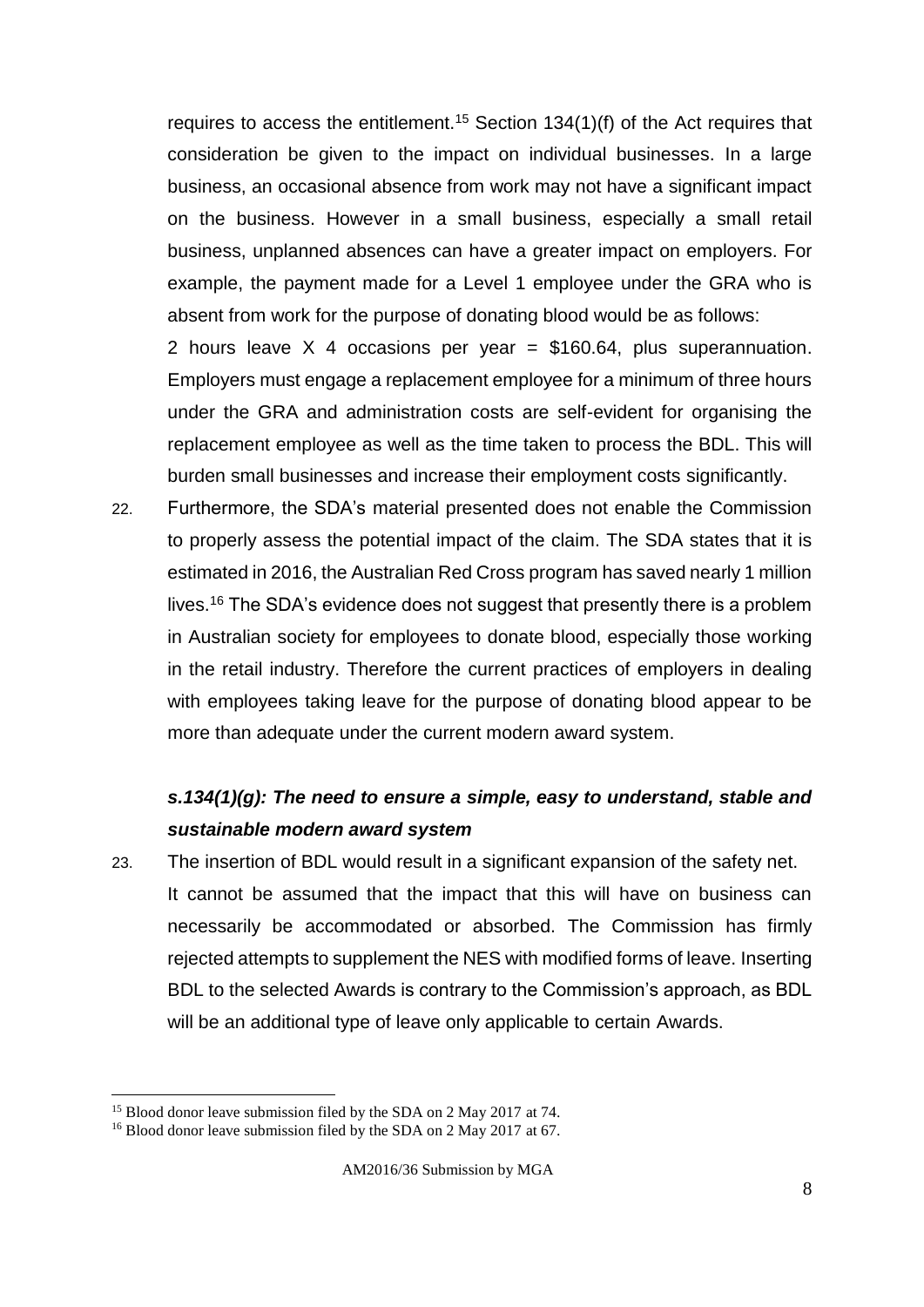24. The creation of an entitlement that would only be triggered in particular Awards and for particular employees is likely to reduce the simplicity of the modern award system. Introducing a new type of leave does not support a simplistic award system and only encourages the likelihood of instability and confusion for those trying to understand and interpret the Awards. If the SDA's claim is granted, BDL may be seen as a precedent for similar claims that are consequently made by union bodies. As a result, respondent parties and the Commission may be hindered in the future to differentiate social issues taking into consideration their grounds and implications.

25.

1

# *s.134(1)(h): The Likely Impact of any Exercise of Modern Award Powers on Employment Growth, Inflation and the Sustainability, Performance and Competitiveness of the National Economy*

- 26. This limb of section 134 of the Act requires the Commission to consider the likely impact of exercising its power in the context of the broader economy. The SDA submitted that paid blood donor leave has no detrimental effect on inflation, employment growth and the sustainability, performance and competiveness of the national economy.<sup>17</sup> However, the SDA has not provided satisfactory evidence to satisfy this point. It is unknown to the SDA whether the cumulative growth of the safety net is actually sustainable. MGA argues that BDL would continue to increase costs faced by employers without regard for the extent to which this can in fact be borne by employers, including small businesses. Significant costs faced by businesses can then be transferred to the economy and further passed onto consumers. This will in turn create a negative impact on employment growth, inflation and the sustainability, performance and competitiveness of the national economy.
- 27. Furthermore, in addition to the modern awards objective the Commission is required to take into account the object of the Act contained in s.3. Subsection 3(g) of the Act requires acknowledging the special circumstances of small and medium-sized businesses.

 $17$  Blood donor leave submission filed by the SDA on 2 May 2017 at paragraph 79.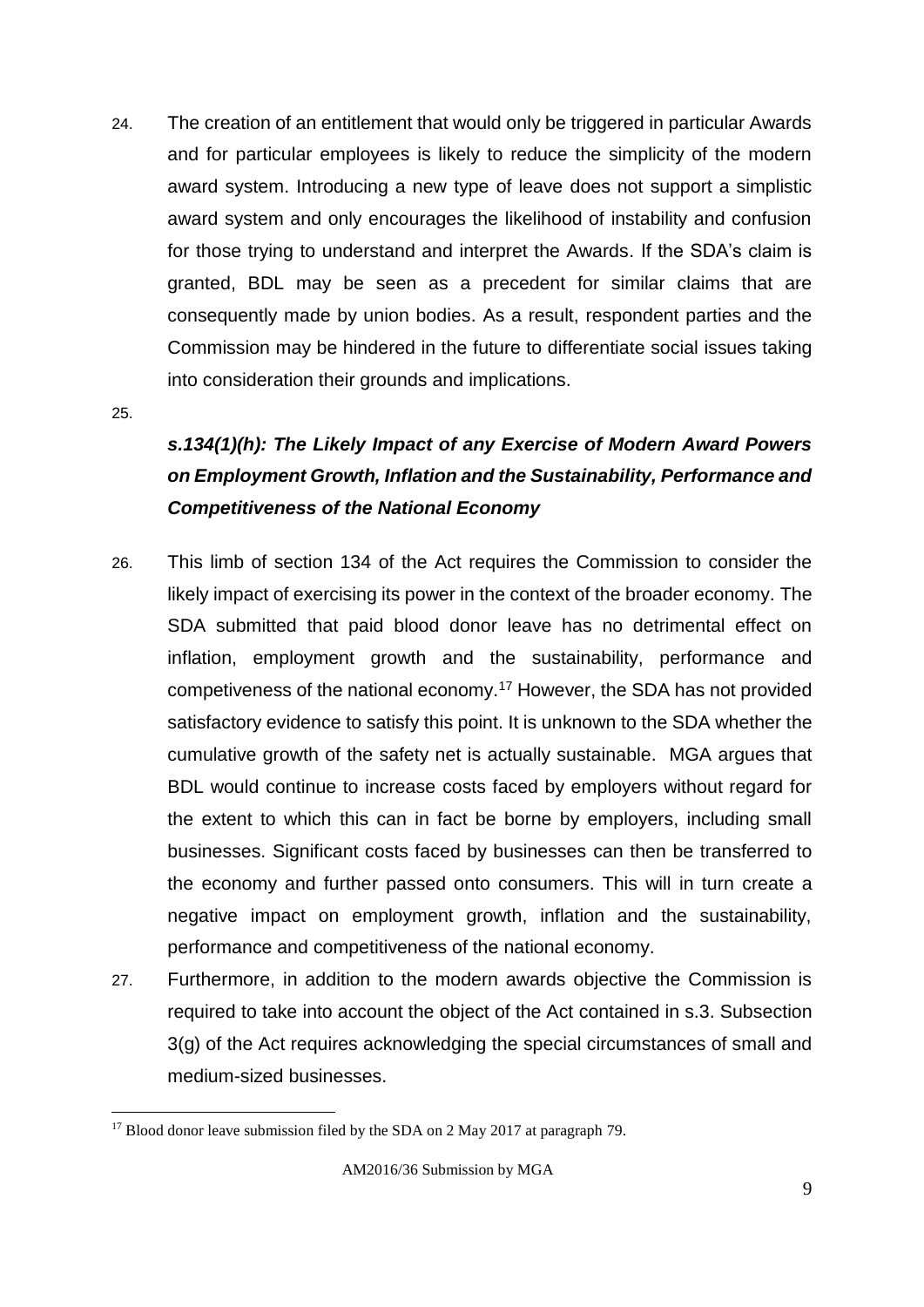28. The Commission should give particular consideration on the impact of granting the SDA's claim on small businesses. A much higher proportion of the employees of small businesses are award reliant than the employees of larger businesses. Table 1 below is removed from ABS Australian Industry cat. no. 6306 – *Employee Earnings and Hours, Australia, May 2014*, released in January 2015. The table illustrates that a much higher proportion of the employees of employers with under 20 employees are award reliant compared to the employees in each of the larger employer size.

29.

1

*Table 1: Employees reliant on award only, by employer size<sup>18</sup>*

| <b>Employer size</b>    | Number of employees |
|-------------------------|---------------------|
| Under 20 employees      | 705,900             |
| 20 - 49 employees       | 366,600             |
| 50 - 99 employees       | 171,500             |
| 100 - 999 employees     | 353,500             |
| 1000 and over employees | 263,300             |
| Total                   | 1,860,700           |

30. Table 2 below is also extracted from ABS cat. no. 6306. The table illustrates the employees of businesses with less than 20 employees are the least likely to be covered by an enterprise agreement.

*Table 2: Employees covered by enterprise agreements, by employer size<sup>19</sup>*

| <b>Employer size</b> | Number of employees |
|----------------------|---------------------|
| Under 20 employees   | 126,700             |
| 20 - 49 employees    | 203,800             |
| 50 - 99 employees    | 201,800             |
| 100 - 999 employees  | 1,289,000           |

<sup>18</sup> ABS Cat. No. 6306 – Employee Earnings and Hours, Australia, May 2014.

<sup>&</sup>lt;sup>19</sup> ABS Cat. No. 6306 – Employees covered by enterprise agreements, Australia, May 2014.